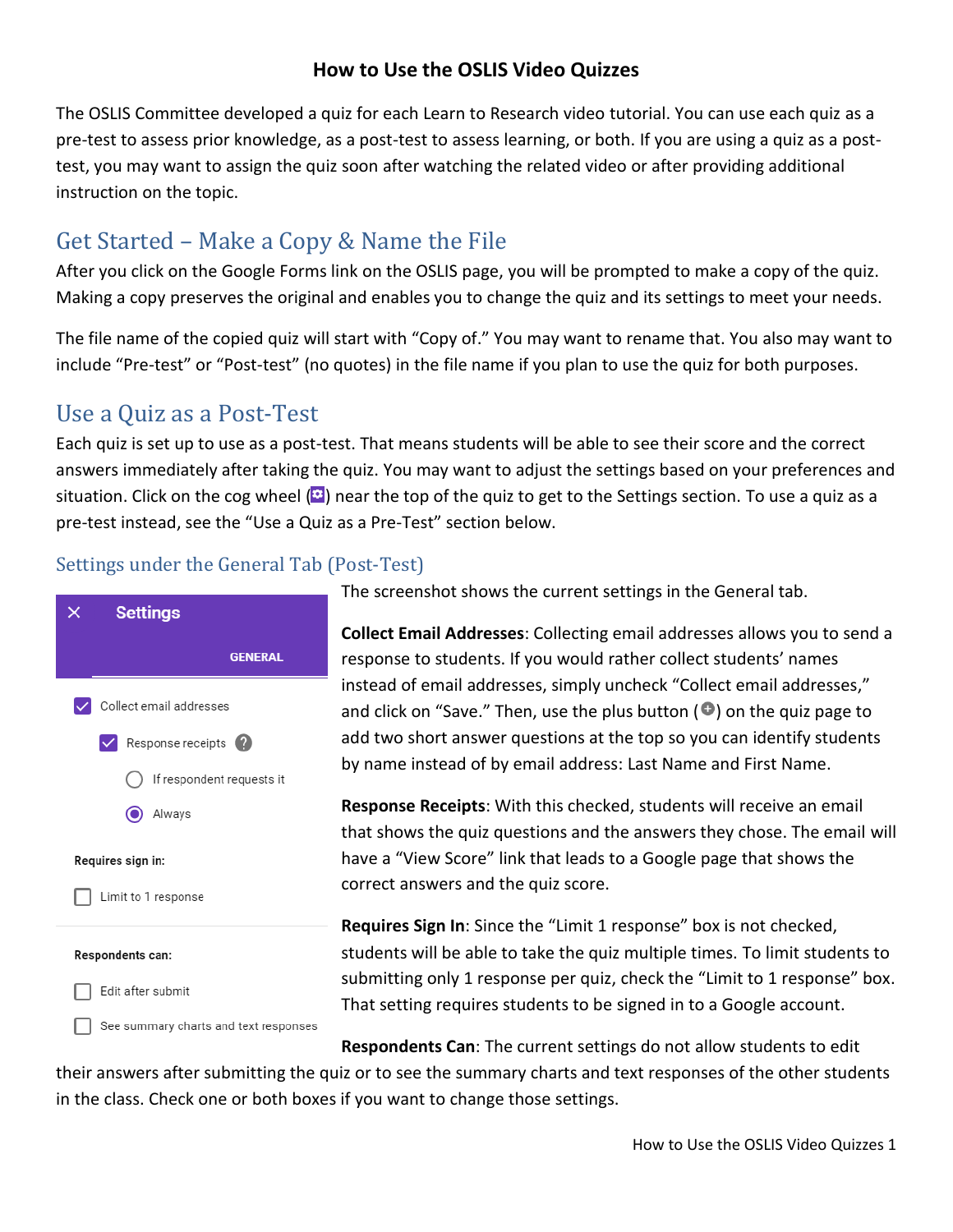#### Settings under the Presentation Tab (Post-Test)



**Show Progress Bar**: Showing progress is not necessary since each quiz is only one page with no more than 10 questions.

**Shuffle Question Order**: If you decide to shuffle the question order, you may want to remove the question numbers on the quiz. Otherwise, the numbers will appear out of order when students take the quiz.

**Correct Answers Tip**: As the teacher or library staff, you may want to view the correct answer/s to a question. To do that, open your copy of the quiz, click on a question, and then click on "Answer key." An answer

key is also included on the educator version of the OSLIS video page.

**Show Link to Submit Another Response**: For the purposes of this quiz, this is unnecessary.

**Confirmation Message**: Google's default confirmation message will display. You are welcome to change it.

#### Settings under the Quizzes Tab (Post-Test)

| Make this a quiz<br>Assign point values to questions and allow auto-grading. |   |
|------------------------------------------------------------------------------|---|
| <b>Quiz options</b>                                                          |   |
| Release grade:                                                               |   |
| Immediately after each submission                                            |   |
| Later, after manual review<br>Turns on email collection                      | ć |
| Respondent can see:                                                          |   |
| Missed questions                                                             |   |
| Correct answers                                                              |   |
| Point values                                                                 | Ć |

**Make This a Quiz**: Each quiz has between 8 and 10 questions and is set to equal 100 points. If there are 10 questions, each is worth 10 points. If there are fewer questions, the point values vary based on the number of correct answers per question. To alter point values, click on a quiz question, and click on "Answer Key." Pay attention to the "Total points" at the top of the quiz.

**Release Grade**: Since all of the questions are multiple choice, the score is set to be released immediately after a student submits a quiz. After students click on "Submit," they will see an option to "View Score."

**Respondent Can See**: The current settings allow students to see which questions they missed, the correct answers, and the point values for each question.

**Grading Tip for the "Later, After Manual Review" Setting**: Choosing "Later, after manual review" allows you to edit grades before sending them to students. Students will have the option to have responses emailed to them, but there will not be a "View Score" option. There may be reasons to choose the "Later" setting. For example, Google Forms does not give partial credit, but you may want to assign partial credit to questions that have more than one correct answer. Or, you may want to add a short or long answer question, or change a multiple choice question into one.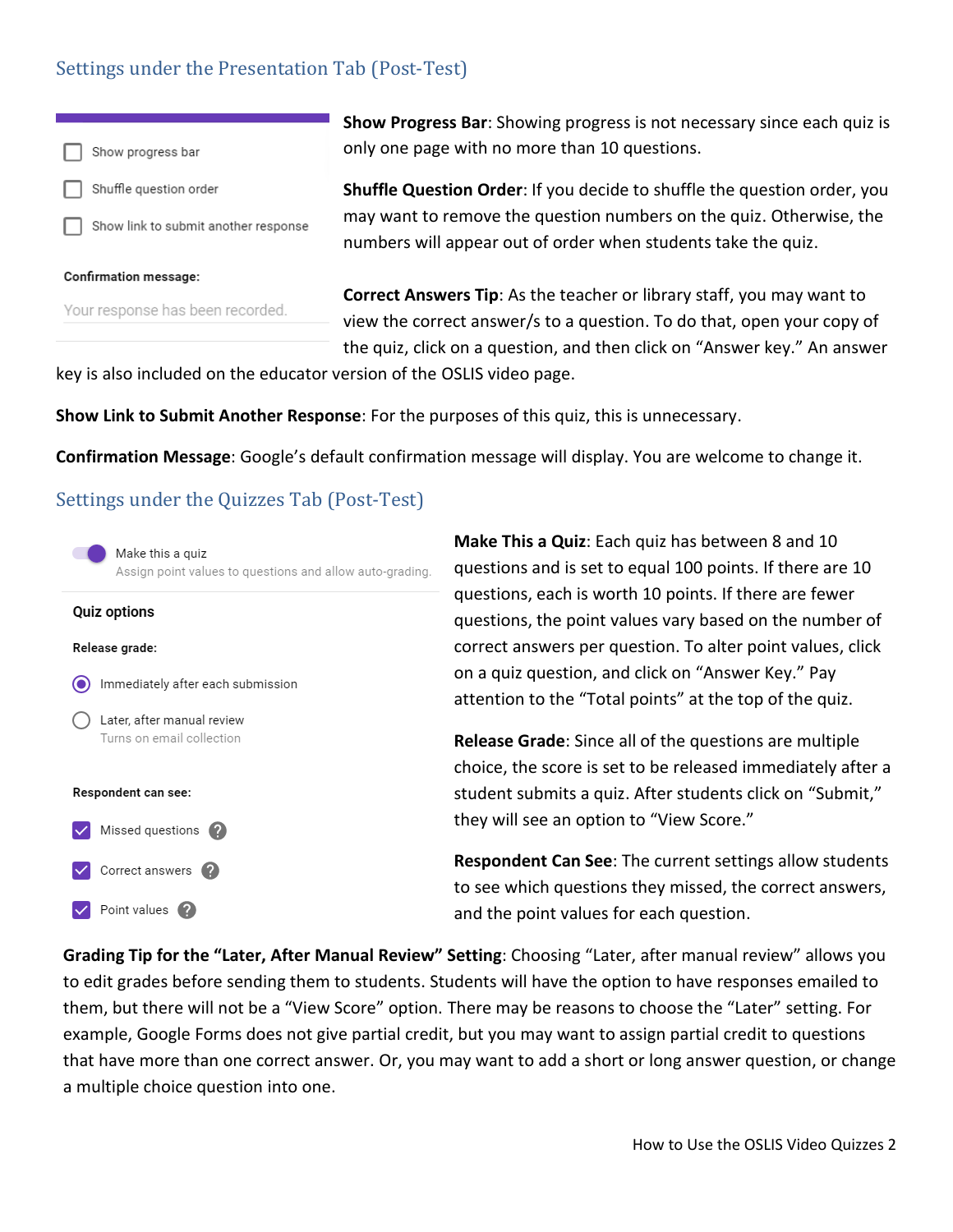To manually review student responses and scores, click on the "Responses" tab at the top of the Google Forms (quiz) page, click on "Individual," and advance through the quizzes. To change the points awarded for a specific question, change the number in the area to the right of the question, and click on "Save." Then click "Release Score" individually for each student. Or, to release scores for all students at once, click on "Summary" near the top of the page, scroll to the "Scores" section, and click on "Release Scores."

Scores will be emailed to students, but students will not be able to see how they did on each question. Note: If you added the quiz to Google Classroom, students may be able to see more than their score.

For more information about gathering student responses, see the "Collect Responses" section below.

**Save**: Be sure to save any changes you made in the settings.

**Take the Quiz Tip**: Take the quiz before you assign it to students in order to see what information you receive about the test, especially if you leave "Collect email addresses" and "Response receipts" checked in the settings.

## Use a Quiz as a Pre-Test

Again, if you plan to give both a pre-test and a post-test, make a separate copy of the quiz for each purpose. Add "Pre-test" to the file name of one and "Post-test" to the other (no quotes).

To use an OSLIS video quiz as a pre-test, you will likely want to change some settings. However, if you only plan to use the pre-test to determine what your students currently know about the topic – to determine where to concentrate your instruction – then you may not need to change the quiz settings since you will not use the same quiz again as a post-test.

## Recommended Setting Changes for a Pre-Test

**Collect Email Addresses / Response Receipts (under General Tab)**: Uncheck "Response receipts" to prevent students from receiving an email that lists the quiz questions and the answers that they chose. Note: That email would not show which answers are correct.

**Release Grade (under Quizzes Tab)**: Since this is a pre-test, and because a post-test will follow, do not release grades immediately after students submit the quiz. Instead, change the "Release grade" setting to "Later, after manual review." Then you can decide when or if to release the pre-test scores.

**Respondent Can See (under Quizzes Tab)**: Choosing "Later, after manual review" overrides the "Respondent can see" settings. Once grades are released, students will only be able to see their score. They will not be able to see which answers are correct.

**How to Change or Release Scores**: To learn how to change scores or to email scores to students, see the information in the "Grading Tip" section at the top of this page.